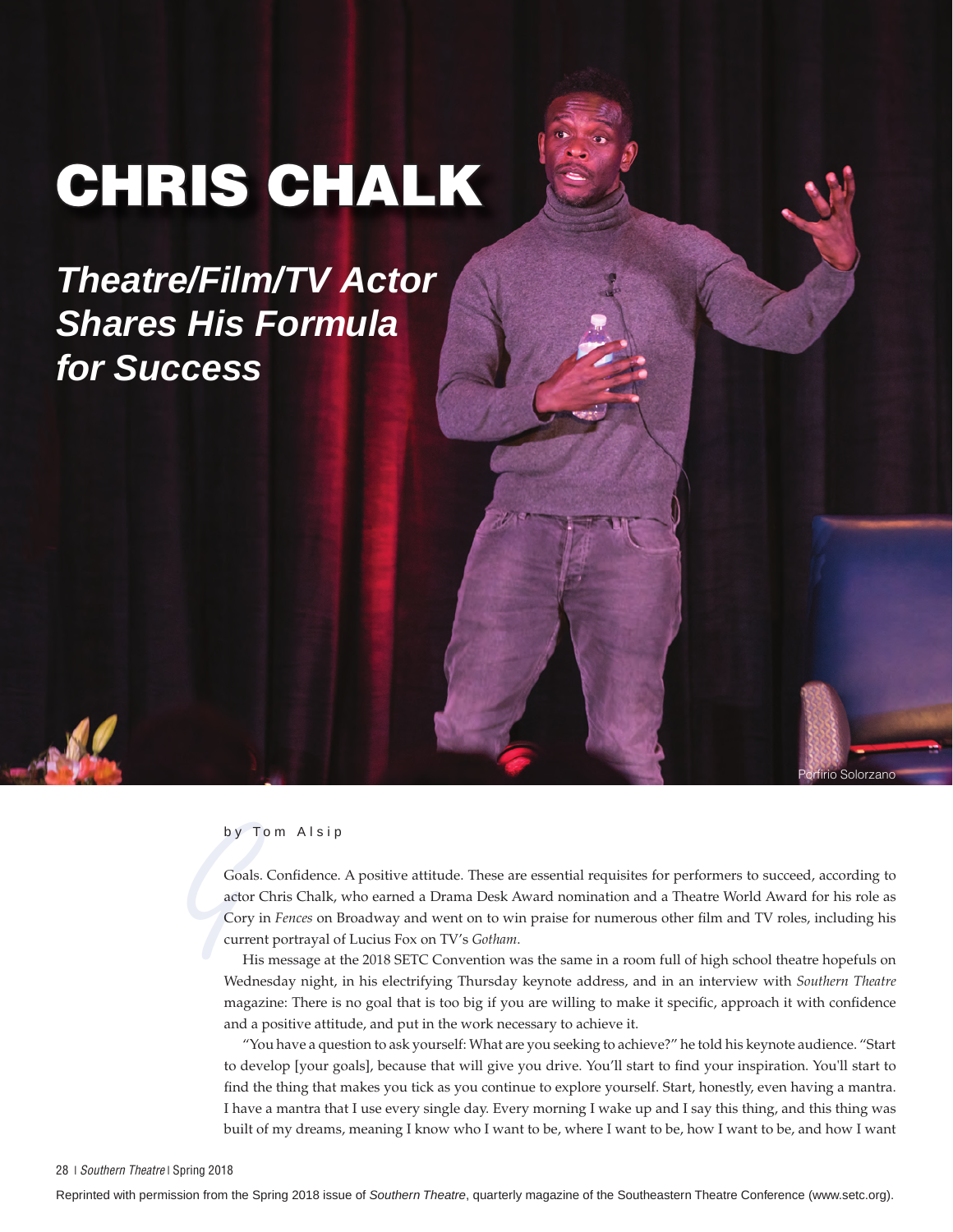the world to see me. It's the thing that focuses my day, and it is all derived from my goals."

Though goal-setting is integral to Chalk's life and success today, it took several years as a struggling actor in New York, followed by a near-death experience, for Chalk to understand the importance of setting goals and taking control of his life and his career.

#### Humble beginnings

Chalk grew up in Asheville, NC, where his family was, in his own words, "super-poor." His parents divorced early, and he was raised primarily by his mother, spending every other weekend with his dad until he was about 7. He was active in theatre from a young age in grade school and in the community. In school, he was put in an academically gifted class, which separated him from his friends but gave him new opportunities. At the age of 11, he began helping his mother raise his nephew, which had a profound effect on him.

"Honestly, my nephew being born kept me focused," he said.

In high school, he not only was elected student body president but also was part of a show, *Endangered Species*, that his theatre department created. The students both wrote and performed in the show, which was about people of color as an endangered species. The show was so successful it toured the state.

He never thought about college until his mother informed him that he would be going, the first member of his family to do so. He chose the University of North Carolina at Greensboro (UNCG), one of the schools he had visited with *Endangered Species*. It wasn't until he got to UNCG that he realized you could act for a living. He decided that would be his goal.

#### Showing potential as an undergrad

At UNCG, Chalk quickly attracted attention for his work in theatre.

"Even as a young undergraduate student, Chris was someone your eye was drawn to on the stage," said Jim Wren, a professor of acting and directing at UNCG who has stayed in touch with Chalk and introduced him at his SETC keynote.

As Chalk settled in to college life at UNCG, he auditioned for and was accepted into the BFA program. Although Chalk's talent was obvious, Wren said it was other elements that set him apart. "Chris understands the tightrope of abandon and control," Wren said. "He had the ability to fall off either way, and it's fascinating to watch him find his balance. I love Chris' ability to live in the moment … to be present."

Chalk was cast in numerous roles in college productions and learned a lot about acting technique and scoring a role. While he received helpful training in college, he said his education would have been stronger if he had invested more in the process. "I actually tried to bomb my audition senior year because I wanted to focus on prepping for the future," he said.

He especially wishes he had learned information in college that would have been useful to him, as an African American, seeking to be an actor at the professional level. Chalk said that he had no idea what it was like to be a person of color working in theatre and never had any training or education in the diversity of theatre. Looking back, he believes it was on him to fill that educational gap, stressing in his keynote the importance of making things happen for yourself.

"Those of you that are going into university and those of you that are at university and you're sitting around like, 'Well, they're not teaching me, da, da, da,' well, you're not asking," he said.

If there's something missing from your curriculum, it's your responsibility to go to the professor and ask for more info on that topic, he said. If he had asked for

*Opposite page: Chris Chalk answers a question from an audience member during his keynote presentation at the 2018 SETC Convention in Mobile, AL.* 

#### Chris Chalk: Bio and Career Highlights

#### EDUCATION:

BFA, Acting, University of North Carolina at Greensboro

#### SELECTED BROADWAY/OFF-BROADWAY CREDITS:

*Fences* (2010, Broadway Revival), *Ruined* (2009, Manhattan Theatre Club), *Unconditional* (2008, Labyrinth Theater Company/Public Theater), *Defiance*  (Manhattan Theatre Club, 2006)

#### SELECTED FILM CREDITS:

*12 Years a Slave, Come and Find Me, Lila and Eve, Before the Devil Knows*  You're Dead, The Red Sea Diving Resort (to be released in 2018)

#### SELECTED TV CREDITS:

*Gotham, Underground, Complications, The Newsroom, Justified, Homeland, Person of Interest, Nurse Jackie, The Good Wife, Law & Order* 

#### SELECTED AWARDS:

2010, Drama Desk Award nomination, Outstanding Featured Actor in a Play (for *Fences*) 2010, Theatre World Award for a debut performance off-Broadway or on Broadway (for *Fences*)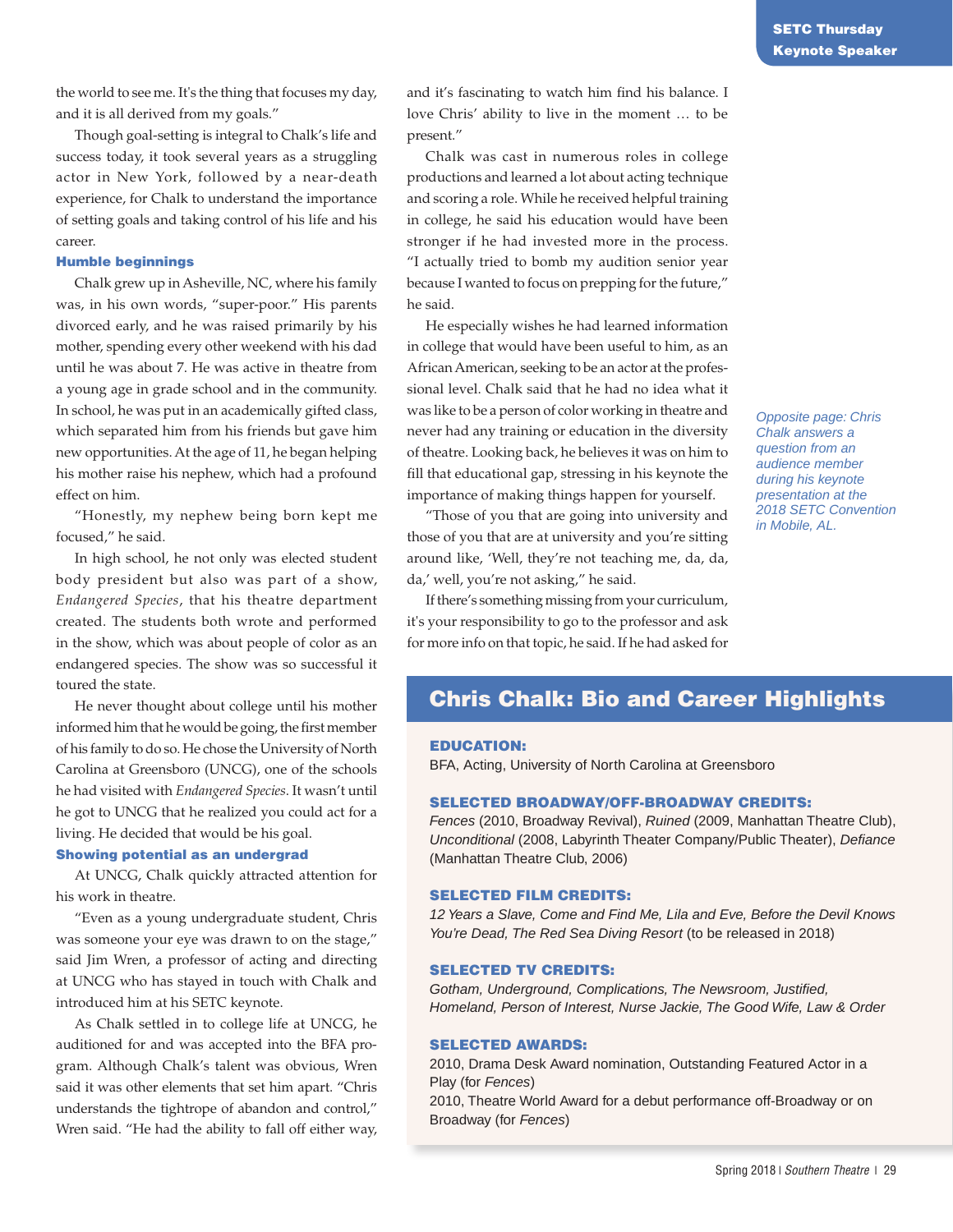

*Chris Chalk (second from left) was nominated in 2010 for a Drama Desk Award for his performance as Cory in the Tony Award-winning*  Fences*, which also featured Viola Davis (left), Denzel Washington (second from right) and Mykelti Williamson (right at top).*

more education in black theatre history, his professor would have delivered, Chalk said. "He would have been like, 'Cool. Let me teach you some. Sorry. My bad. Let's go.'"

Chalk also urged students to recognize the value of an education, noting that it is critical to keep learning throughout your career.

"I knew the importance of education," he said. "Some people think they will go to L.A. or New York and start acting. That's good. But keep learning. People may like your work, but you *must* keep learning."

#### New York – and a wake-up call

Soon after graduation, Chalk took the bold step of moving to New York and, like many young actors, struggled mightily. He spent two years not working in theatre at all and barely left his apartment. "I was 251 pounds, I was a doorman, in a bad relationship, and I almost died," he said.

This was the darkest stretch of Chalk's professional career. But, when asked what he would do differently in retrospect, his answer was: "I wouldn't change a thing. Because I learned a lot about myself, about my journey. All my experiences have made me who I am today."

The wake-up call that would change Chalk's perspective came when he nearly drowned while swimming with friends in a Vermont lake. After that frightening experience, he took stock of his life – and began creating goals and advancing them.

He says he thought to himself, "I'm not living my authentic life. Not only am I not being my authentic self … but I'm not even, like, living. I am existing, and I am being tossed around. And that was the day that I decided to, like, get it together."

Chalk had already begun working as a reader for Labyrinth Theater Company, meeting great actors and seeing their work. He realized there was no reason he couldn't be doing the same thing. He set goals. He auditioned for roles off-Broadway and in TV and film. He won a small role in the movie *Rent* in 2005, began working in television and off-Broadway as well, and by 2010 was appearing on Broadway as Cory in *Fences*, starring Denzel Washington and Viola Davis.

Since then, he has devoted himself primarily to film and TV roles – including his portrayal since 2015 of Lucius Fox in the popular TV series *Gotham*. His move to film and TV work was a product of his exercise in goal-setting, which included gauging

*'Ninety percent of successful people* 

*are themselves.* 

*you to be.'*

*Don't be what you think others want*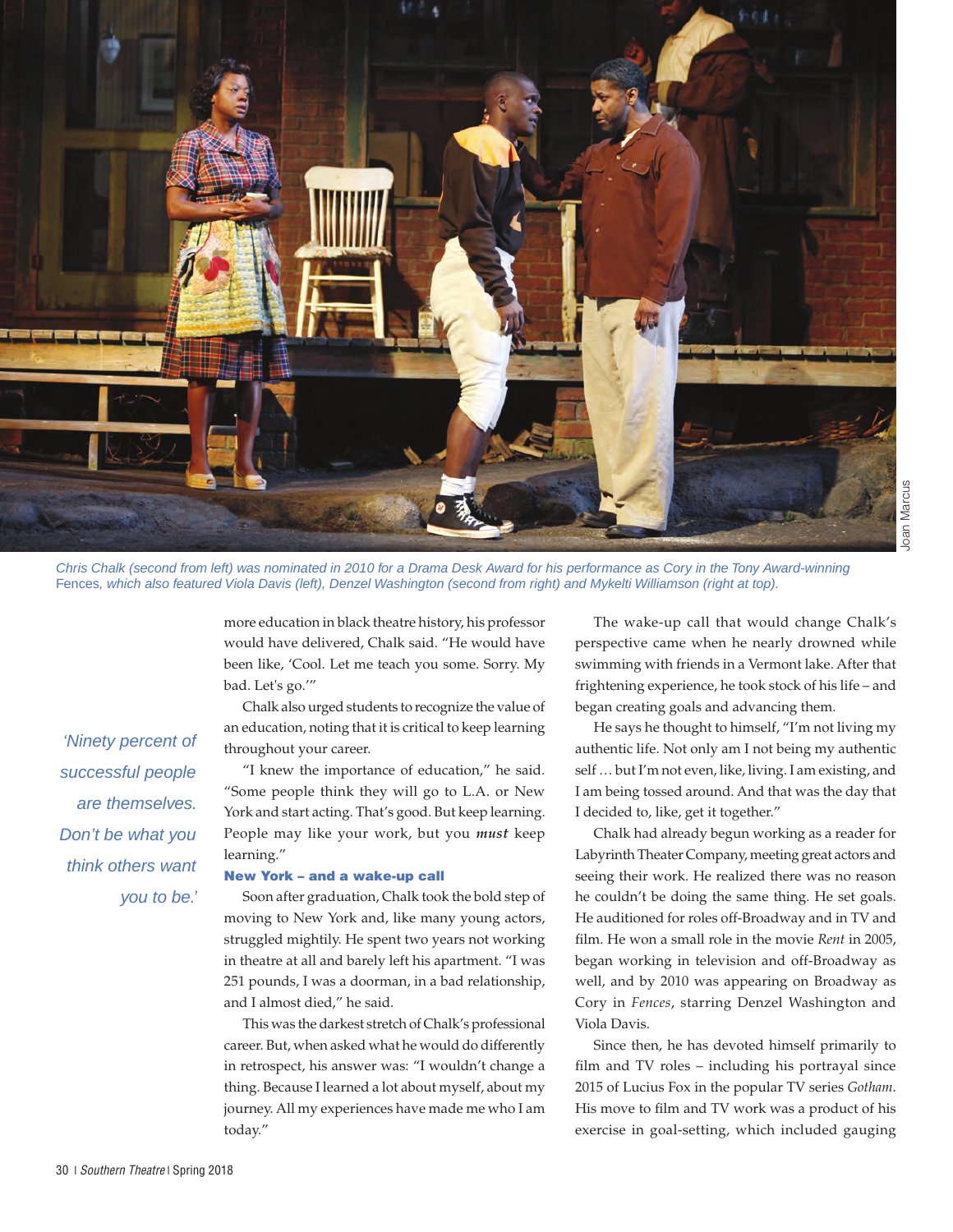

*Chalk describes his road to success as an actor and answers questions from audience members at a special Wednesday night masterclass for high school students at the 2018 SETC Convention.* 

where he wanted to go in life and the steps needed to achieve both the career and the lifestyle he wanted.

"I'd done a bunch of off-Broadway theatre, and then I did the Broadway play with Denzel and Viola, and I was still broke," he told his keynote audience. "And I was like, I'm not living this life. I've been poor. I'm done. This isn't enough money. I'll go back to theatre when they can afford me. They've yet to be able to do that."

#### A positive attitude

Wren attributes much of Chalk's success as an actor to his attitude and his approach to working. "Chris always exhibited an energy and a passion that was infectious. People wanted to work with Chris."

In addition, Wren said, "I always hope for students to take ownership of their process … for them to be able to give themselves permission to play a truthful action. I think Chris owns his process."

Along the same line, Chalk urged his audience to know themselves and their processes – and embrace who they are. "Ninety percent of successful people are themselves," he said. "Don't be what you think others want you to be."

Looking back on his days as an undergraduate and a young actor, he says, "There's no reason that, on paper, I should be on TV."

He believes the people who get work aren't always the most talented, but instead are the ones who are good to work with, don't give up easily and are willing to invest time and hard work.

"Work ethic is everything," he said. "I am not more talented than very many people, but I work really very hard, and I'm easy to work with, and I enjoy my job. And that's why I work. There's no other reason." You are enough

It's easy to talk about being positive, working hard and having confidence, but how do you do that in an industry that is overrun with talented individuals and when most auditions end with a negative result? For Chalk, it's about knowing you are enough.

 "There are people who look just like you, that have more or less talent than anyone in this room, that are working right now in the business," he said.

Chalk believes many of his struggles early in his life came from not setting goals for himself. "I was just turning in the wind," he said.

He encouraged his audience to follow his lead in setting specific goals and sticking with them – and he also urged young actors to reach out to people already in the business and learn from them.

*'Everything that you are and have is an asset. Learn how to monetize it. Learn how to love it.'*